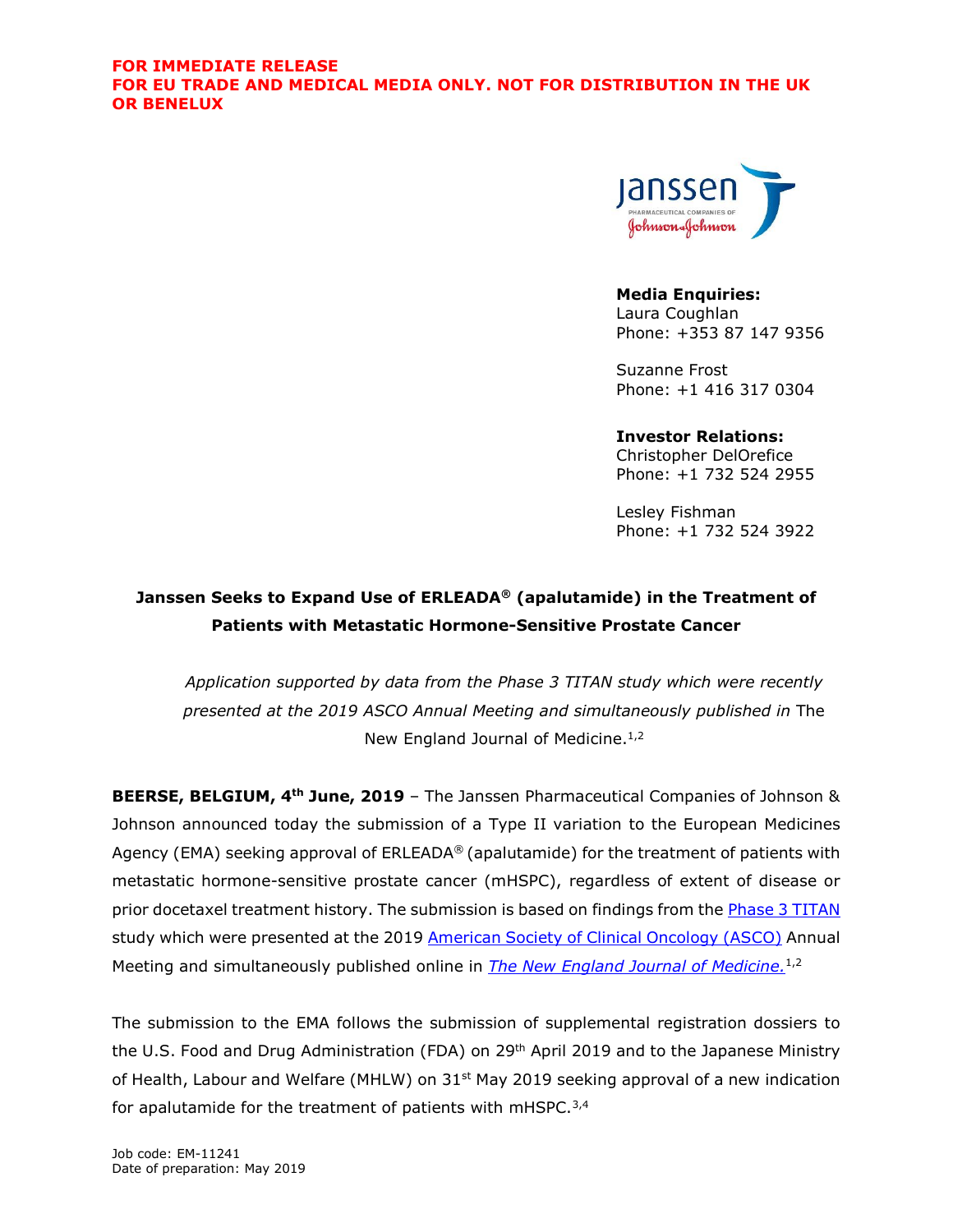"Today's application seeking to expand the approval of apalutamide for the treatment of patients with mHSPC marks an important step in our continued focus and commitment to bring innovative medicines forward in the treatment of prostate cancer," said Dr. Joaquín Casariego, Janssen Therapeutic Area Lead Oncology for Europe, Middle East & Africa, Janssen-Cilag S.A. "We look forward to working with the EMA to expand access to this next-generation androgen receptor inhibitor for those patients who may benefit from this treatment in the future."

Results from the Phase 3 TITAN study showed patients with mHSPC, treated with apalutamide plus androgen deprivation therapy (ADT) significantly extended overall survival (OS) compared to placebo plus ADT with a 33 percent reduction in the risk of death (HR=0.67; 95% CI, 0.51-0.89; P=0.0053).<sup>[2](#page-0-1)</sup> In both study arms, median OS was not reached.<sup>2</sup> Apalutamide plus ADT also significantly improved rPFS compared to placebo plus ADT with a 52 percent reduction in risk of radiographic progression or death compared to placebo plus ADT (HR=0.48; 95% CI, 0.39-0.60; P<0.0001).[1](#page-0-0) The median rPFS was 22.1 months for placebo plus ADT and not reached for apalutamide plus ADT.[2](#page-0-1) The two-year OS rates, after a median follow up of 22.7 months, were 82 percent for apalutamide plus ADT compared to 74 percent for placebo plus ADT.[2](#page-0-1)

Adverse events (AEs) were generally consistent with the known apalutamide safety profile. The incidence of Grade 3/4 AEs for apalutamide plus ADT, versus placebo plus ADT were similar (4[2](#page-0-1) percent vs 41 percent).<sup>2</sup> The most common Grade  $\geq$ 3 AEs for apalutamide plus ADT versus placebo plus ADT were hypertension (8.4 percent vs. 9.1 percent) and skin rash (6.3 percent vs. 0.6 percent).<sup>[2](#page-0-1)</sup> Additional reported Grade ≥3 AEs for apalutamide plus ADT versus placebo plus ADT were back pain (2.3 percent vs. 2.7 percent), blood alkaline phosphatase increased (0.4 percent vs. 2.5 percent) and anemia (1.7 percent vs. 3.2 percent).[2](#page-0-1) Treatment discontinuation due to AEs was 8 percent in the apalutamide arm compared to 5 percent in the placebo arm. $<sup>1</sup>$  $<sup>1</sup>$  $<sup>1</sup>$  Rash of any grade was more common among</sup> patients treated with apalutamide plus ADT, versus placebo plus ADT (27 percent vs 9 percent, respectively).<sup>[2](#page-0-1)</sup>

<span id="page-1-1"></span><span id="page-1-0"></span>In Europe, apalutamide is currently approved for use in adults with non-metastatic castrationresistant prostate cancer (nmCRPC) who are at high risk of developing metastatic disease.<sup>5</sup> In the U.S. apalutamide is indicated for the treatment of nmCRPC.<sup>6</sup>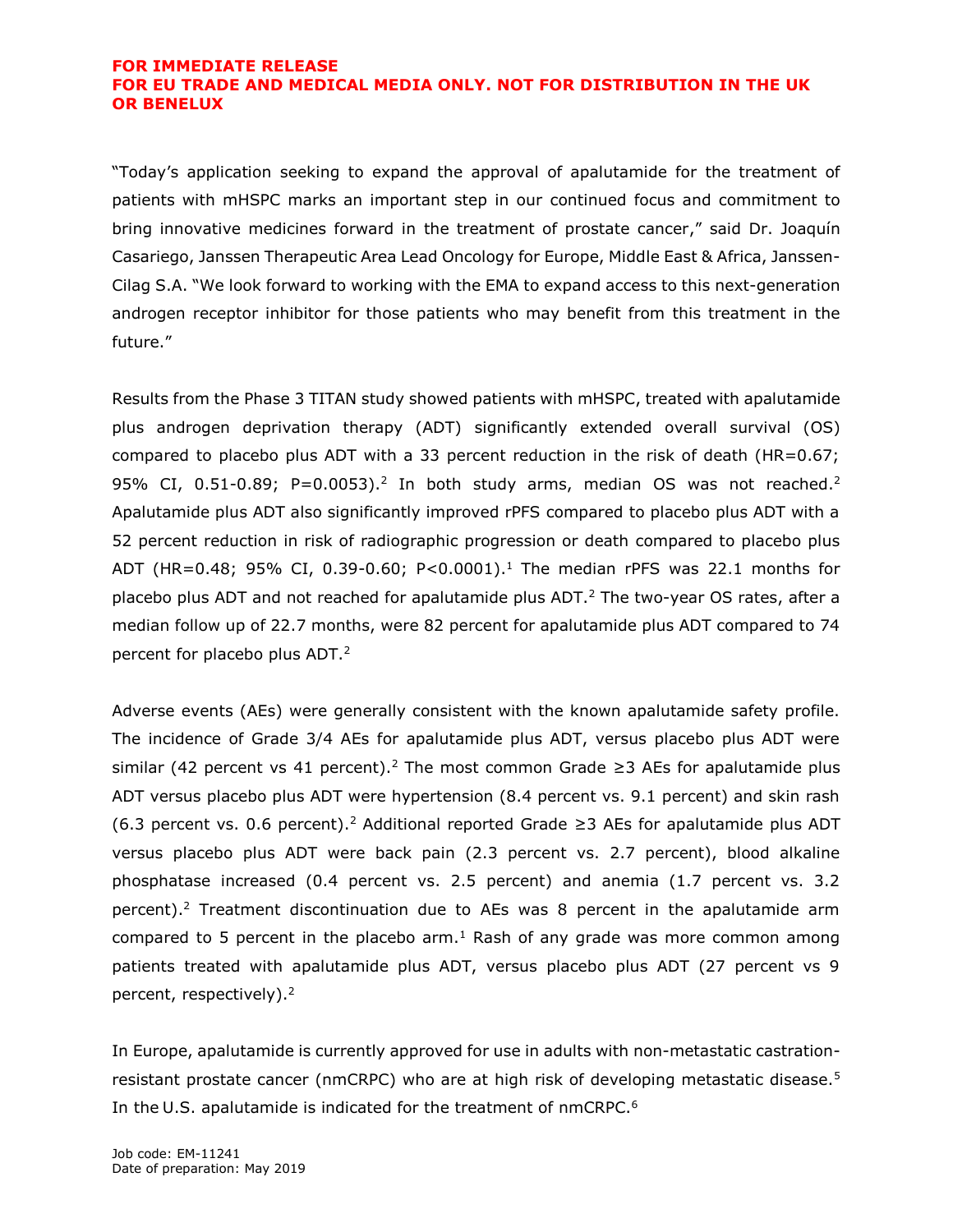#### **ENDS**

#### **About the TITAN Study**1[,2](#page-0-1)

[TITAN](https://clinicaltrials.gov/ct2/show/NCT02489318) is a Phase 3 randomised, placebo-controlled, double-blind study in men with mHSPC regardless of extent of disease or prior docetaxel treatment history. The study included 1,052 patients in intention-to-treat (ITT) population in 23 countries across 260 sites in North America, Latin America, South America, Europe and Asia Pacific. Patients with mHSPC were randomised 1:1 and received either apalutamide (240 mg) plus continuous androgen deprivation therapy (ADT) (n=525), or placebo plus ADT (n=527). The recruitment period for the study spanned from December 2015 to July 2017. The study included mHSPC patients with both low- and high-volume disease, those who were newly diagnosed, or those who had received prior definitive local therapy or prior treatment with up to six cycles of docetaxel or up to six months of ADT for mHSPC. Participants were treated until disease progression or the occurrence of unacceptable treatment-related toxicity. An independent data-monitoring committee was commissioned by the sponsor to monitor safety and efficacy before unblinding and make study conduct recommendations. Dual primary endpoints of the study were OS and rPFS. Secondary endpoints included time to cytotoxic chemotherapy, time to pain progression, time to chronic opioid use and time to skeletal-related event. Exploratory endpoints included time to PSA progression, time to second progression-free survival and time to symptomatic progression. For additional study information, visit [ClinicalTrials.gov.](https://clinicaltrials.gov/ct2/show/NCT02489318)

#### **About ERLEADA**

 $ERLEADA<sup>®</sup>$  (apalutamide) is an androgen receptor (AR) inhibitor indicated for use in Europe for the treatment of patients with non-metastatic castration-resistant prostate cancer (nmCRPC) who are at high risk of developing metastatic disease.<sup>[5](#page-1-0)</sup> In the U.S. apalutamide is indicated for the treatment of nmCRPC.<sup>[6](#page-1-1)</sup>

#### **About Metastatic Hormone-Sensitive Prostate Cancer**

Metastatic hormone-sensitive prostate cancer (mHSPC), also referred to as metastatic castration sensitive prostate cancer (mCSPC) refers to prostate cancer that still responds to androgen deprivation therapy (ADT) and has spread to other parts of the body.<sup>7</sup> Patients with mHSPC tend to have a poor prognosis, with a median OS of less than five years, underscoring the need for new treatment options.<sup>8,9,10</sup>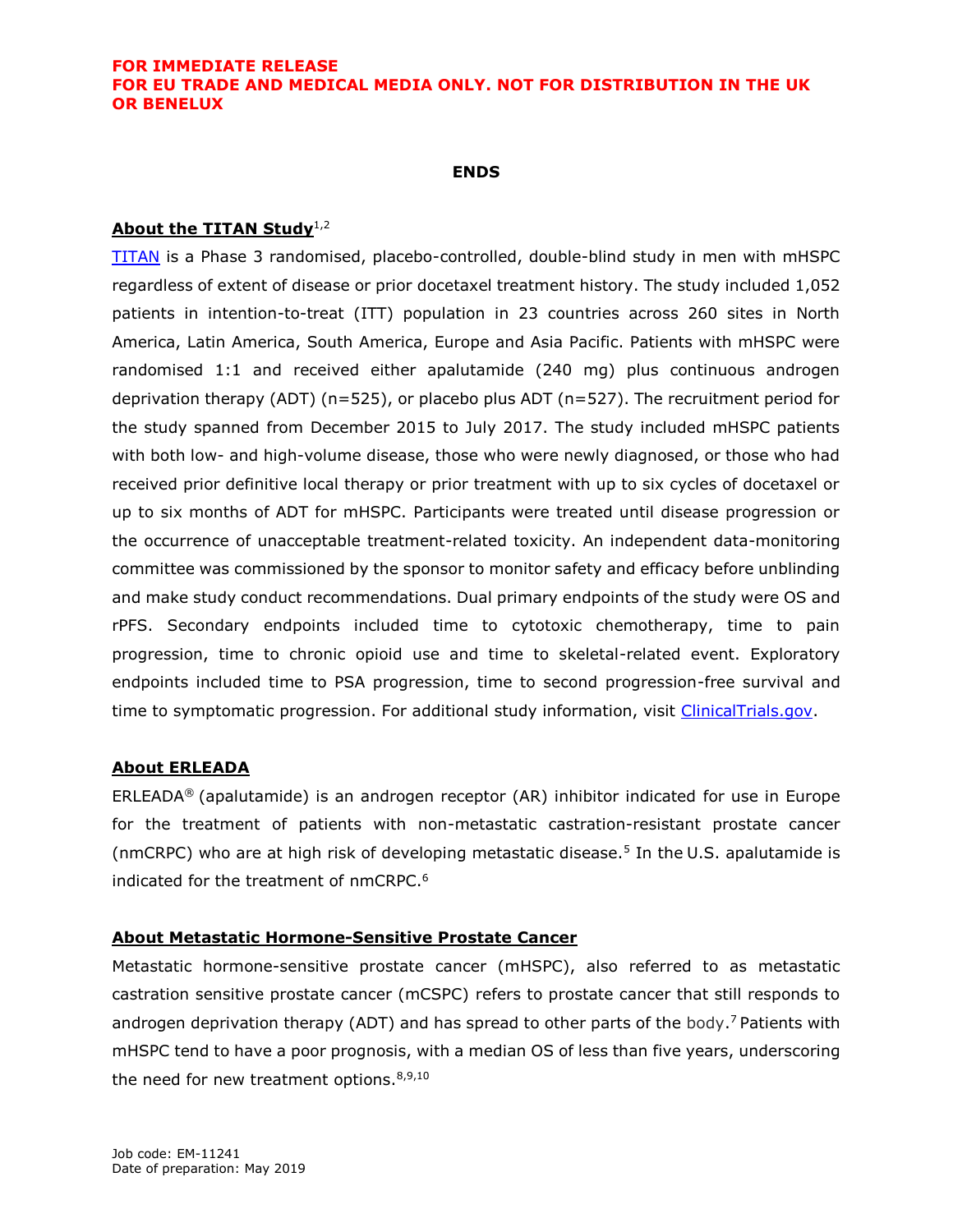#### **About the Janssen Pharmaceutical Companies of Johnson & Johnson**

At Janssen, we're creating a future where disease is a thing of the past. We're the Pharmaceutical Companies of Johnson & Johnson, working tirelessly to make that future a reality for patients everywhere by fighting sickness with science, improving access with ingenuity, and healing hopelessness with heart. We focus on areas of medicine where we can make the biggest difference: Cardiovascular & Metabolism, Immunology, Infectious Diseases & Vaccines, Neuroscience, Oncology, and Pulmonary Hypertension.

Learn more at [www.janssen.com/emea.](http://www.janssen.com/emea) Follow us at [www.twitter.com/janssenEMEA](http://www.twitter.com/janssenEMEA) for our latest news. Janssen-Cilag S.A. is part of the Janssen Pharmaceutical Companies of Johnson & Johnson.

#### *###*

### **Cautions Concerning Forward-Looking Statements**

*This press release contains "forward-looking statements" as defined in the Private Securities Litigation Reform Act of 1995 regarding potential benefits and further benefits of ERLEADA® (apalutamide). The reader is cautioned not to rely on these forward-looking statements. These statements are based on current expectations of future events. If underlying assumptions prove inaccurate or known or unknown risks or uncertainties materialize, actual results could vary materially from the expectations and projections of Janssen-Cilag S.A., any of the other Janssen Pharmaceutical Companies and/or Johnson & Johnson. Risks and uncertainties include, but are not limited to: challenges and uncertainties inherent in product research and development, including the uncertainty of clinical success and of obtaining regulatory approvals; uncertainty of commercial success; manufacturing difficulties and delays; competition, including technological advances, new products and patents attained by competitors; challenges to patents; product efficacy or safety concerns resulting in product recalls or regulatory action; changes in behavior and spending patterns of purchasers of health care products and services; changes to applicable laws and regulations, including global health care reforms; and trends toward health care cost containment. A further list and descriptions of these risks, uncertainties and other factors can be found in Johnson & Johnson's Annual Report on Form 10-K for the fiscal year ended December 30, 2018, including in the sections captioned "Cautionary Note Regarding Forward-Looking Statements" and "Item 1A. Risk Factors," and in the company's most recently filed Quarterly Report on Form 10-Q, and the company's subsequent filings with the*